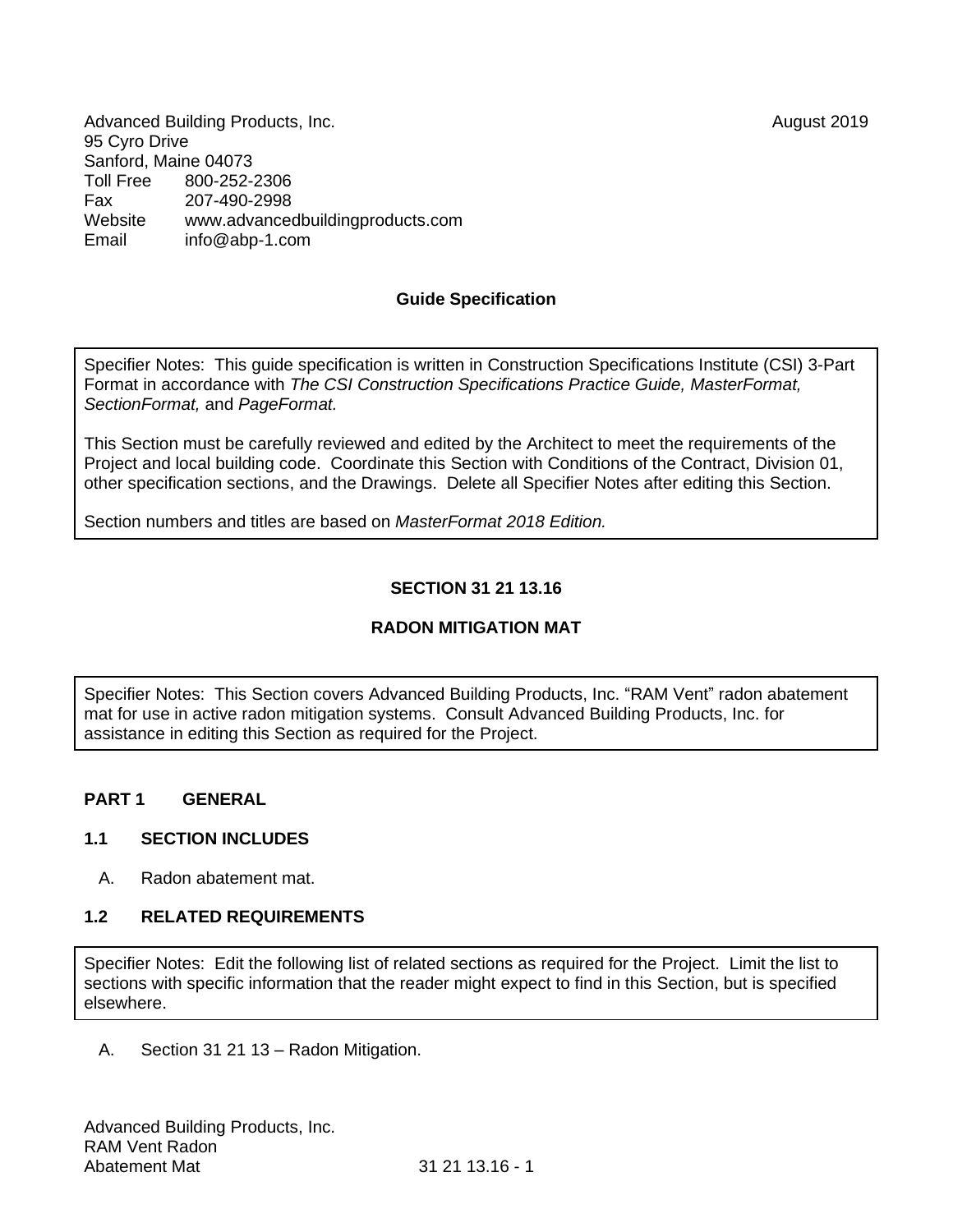# **1.3 PREINSTALLATION MEETINGS**

Specifier Notes: Edit the Preinstallation Meetings article as required for the Project. Delete this article if not required.

- A. Convene preinstallation meeting [1 week] [2 weeks] before start of installation of radon abatement mat.
- B. Require attendance of parties directly affecting Work of this Section, including Contractor, Architect, and installer.
- C. Review the Following:
	- 1. Materials.
	- 2. Installation.
	- 3. Protection.
	- 4. Coordination with other Work.

# **1.4 SUBMITTALS**

Specifier Notes: Edit the Submittals article as required for the Project. Delete submittals not required.

- A. Submittals: Comply with Division 01.
- B. Product Data: Submit manufacturer's product data, including installation instructions.
- C. Samples: Submit manufacturer's sample of radon abatement mat. 1. Sample Size: Minimum 5 inches by 7 inches.
- D. Manufacturer's Certification: Submit manufacturer's certification that materials comply with specified requirements and are suitable for intended application.
- E. Warranty Documentation: Submit manufacturer's standard warranty.

# **1.5 DELIVERY, STORAGE, AND HANDLING**

- A. Delivery Requirements: Deliver materials to site in manufacturer's original, unopened containers and packaging, with labels clearly identifying product name and manufacturer.
- B. Storage and Handling Requirements:
	- 1. Store and handle materials in accordance with manufacturer's instructions.
	- 2. Keep materials in manufacturer's original, unopened containers and packaging until installation.
	- 3. Store materials in clean dry areas, protected from exposure to harmful weather conditions.
	- 4. Do not store materials directly on ground.
	- 5. Store materials out of direct sunlight.
	- 6. Keep materials from freezing.
	- 7. Protect materials during storage, handling, and installation to prevent damage.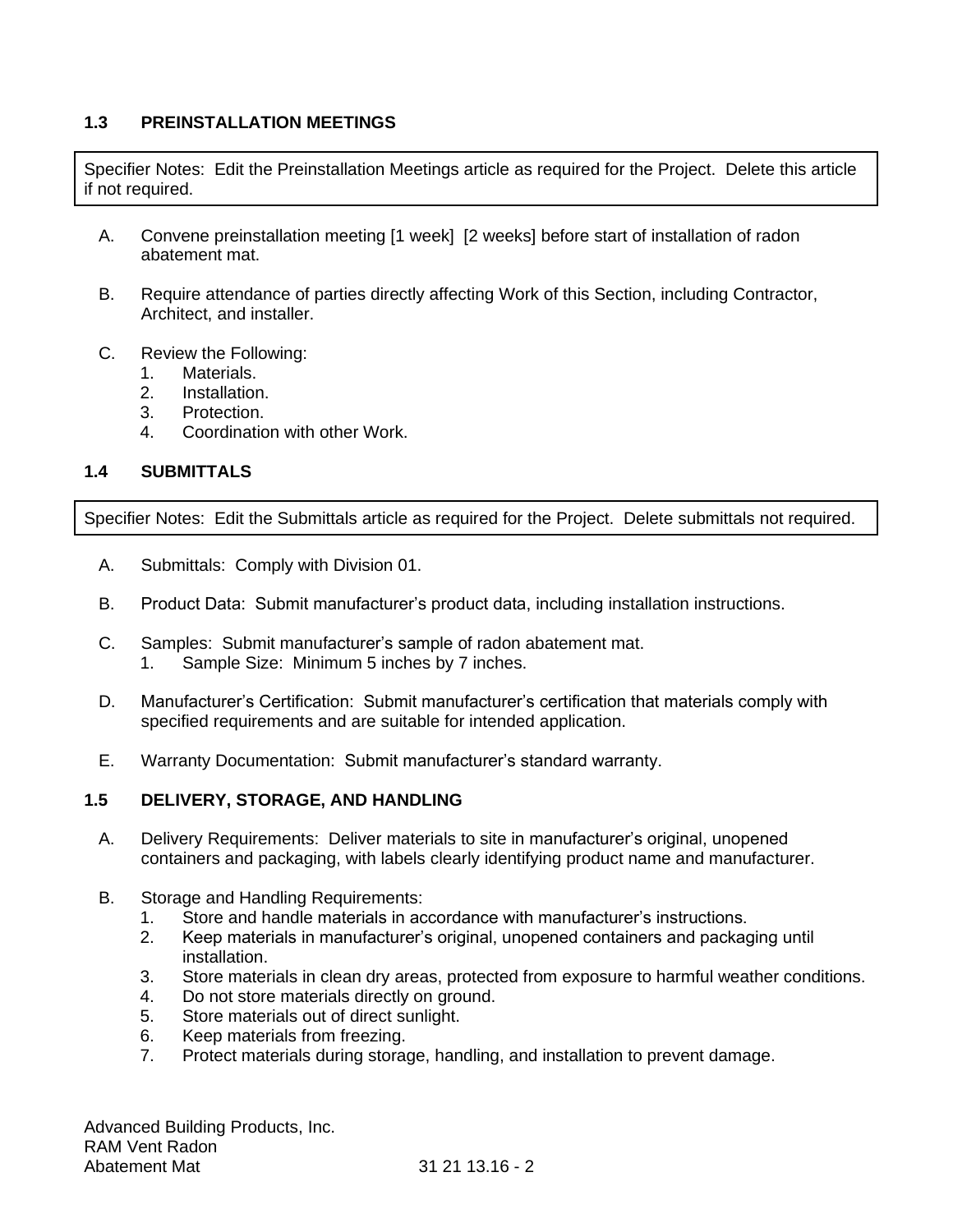# **1.6 AMBIENT CONDITIONS**

A. Do not install radon abatement mat under ambient conditions outside manufacturer's limits.

### **PART 2 PRODUCTS**

### **2.1 MANUFACTURERS**

A. Manufacturer: Advanced Building Products, Inc., 95 Cyro Drive, Sanford, Maine 04073. Toll Free 800-252-2306. Fax 207-490-2998. [www.advancedbuildingproducts.com.](http://www.advancedbuildingproducts.com/) info@abp-1.com.

Specifier Notes: Specify if substitutions will be permitted.

- B. Substitutions: [Not permitted] [Comply with Division 01].
- C. Single Source: Provide radon abatement mat from single manufacturer.

#### **2.2 MATERIALS**

A. Radon Abatement Mat: "RAM Vent" radon abatement mat.

Specifier Notes: Specify the filter fabric on 1 or 2 sides of the geomatrix.

- 1. Description:
	- a. Geomatrix with filter fabric bonded on [1 side] [2 sides] to allow air to flow freely.
	- b. Use in active radon mitigation systems.
- 2. Geomatrix: Lightweight, entangled, polypropylene or nylon 6.
	- a. Open Air Space: 95 percent.
- 3. Filter Fabric: Heat-bonded, non-woven, polyester.
- 4. Mat Dimensions:
	- a. Thickness: 0.8 inch.
	- b. Width: 20 inches.
	- c. Length: 50 feet.

# **PART 3 EXECUTION**

#### **3.1 EXAMINATION**

- A. Examine surfaces to receive radon abatement mat.
- B. Notify Architect of conditions that would adversely affect installation.
- C. Do not begin installation until unacceptable conditions are corrected.